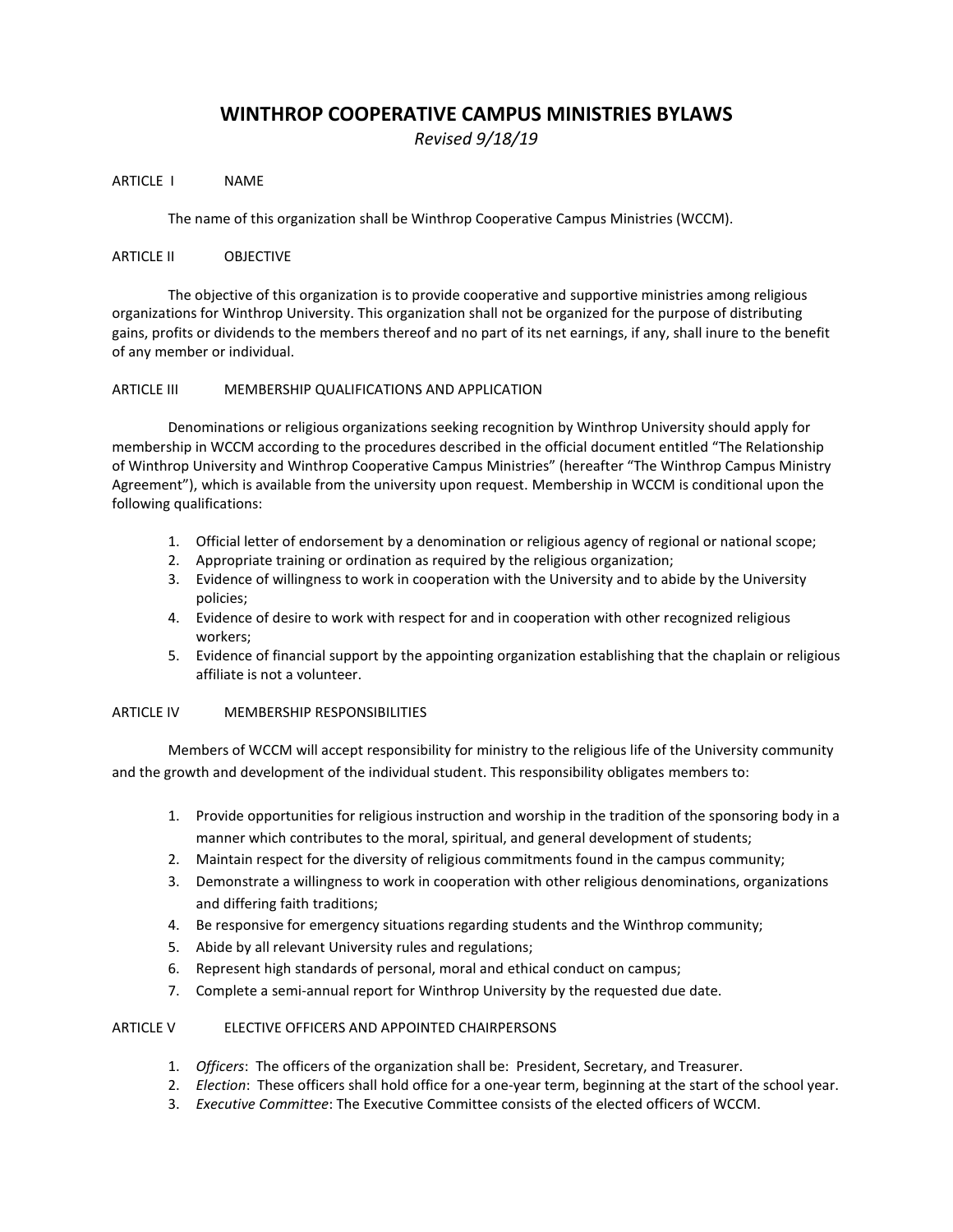4. *Appointed chairpersons*: Chairpersons for various duties shall be appointed by the President, subject to ratification by the members present and voting.

#### ARTICLE VI DUTIES OF OFFICERS

The WCCM Executive Committee is responsible to evaluate any formal requests for membership in WCCM according to the procedure set forth in the Winthrop Campus Ministry Agreement. The responsibilities for individual officers are:

- 1. *President*: It shall be the duty of the President to call and preside over all meetings of the general membership; to appoint standing and special committees; to exercise the usual functions of the office where the occasion arises.
- 2. *Secretary*: It shall be the duties of the secretary to attend and keep the minutes of the meetings to insure that all communications are properly received and sent out.
- 3. *Treasurer*: It shall be the duty of the treasurer to act as the custodian of all funds of the organization; to collect all fees and assessments; to supply any purchaser with sufficient funds for authorized expenditures; to sign checks; to maintain complete and accurate records of all financial transactions; to make regular financial reports; to oversee the raising of any extra monies and organize committees to set up an annual budget which will be approved by the general membership at a regular meeting.

#### ARTICLE VII MEETINGS

All meetings of the WCCM shall be held monthly during the Winthrop school year. Outside of the school year, meetings shall be called according to a vote of the membership. Meetings shall be called by the President or any two members. The president has the authority to grant an excused absence if given reasonable cause via email or writing by the affected member at least one day prior to the meeting in question. Excuses for exceptional circumstances will be granted at the discretion of the President, subject to review by the Executive Committee.

#### ARTICLE VIII FEES

.

Members of religious agencies shall be assessed dues of \$150 per semester. Members' fees are due at the beginning of each semester. Fees for new members are due within thirty days of acceptance.

## ARTICLE IX SUSPENSION, REINSTATEMENT, DISMISSAL, WITHDRAWAL AND INACTIVE STATUS

WCCM membership may be suspended for a period of time by majority vote of the membership of WCCM in consultation with the Dean of Students or designee for a violation of the WCCM Bylaws. A suspended member no longer receives the recognition and privileges described in the Winthrop Campus Ministry Agreement. Suspension from WCCM shall be for a minimum of one semester and shall result for any of the following reasons:

- 1. If any representative misses two meetings in a school year without an excused absence.
- 2. If any representative is delinquent in the payment of dues.
- 3. If any representative fails to fulfill or maintain the qualifications and responsibilities for membership.

Reinstitution shall be considered during a regular meeting and is conditional upon a vote of the majority of the full current membership and the resolution of the original cause of suspension. The current members may vote to reinstate the suspended member under probationary conditions. This probationary period is not to exceed one year.

If the suspension period exceeds two years without reinstitution, the suspended member will be removed from membership in WCCM. Affected denominations or religious organizations wishing to restore recognition by Winthrop University must apply as a new member in WCCM according to the procedures described in The Winthrop Campus Ministry Agreement.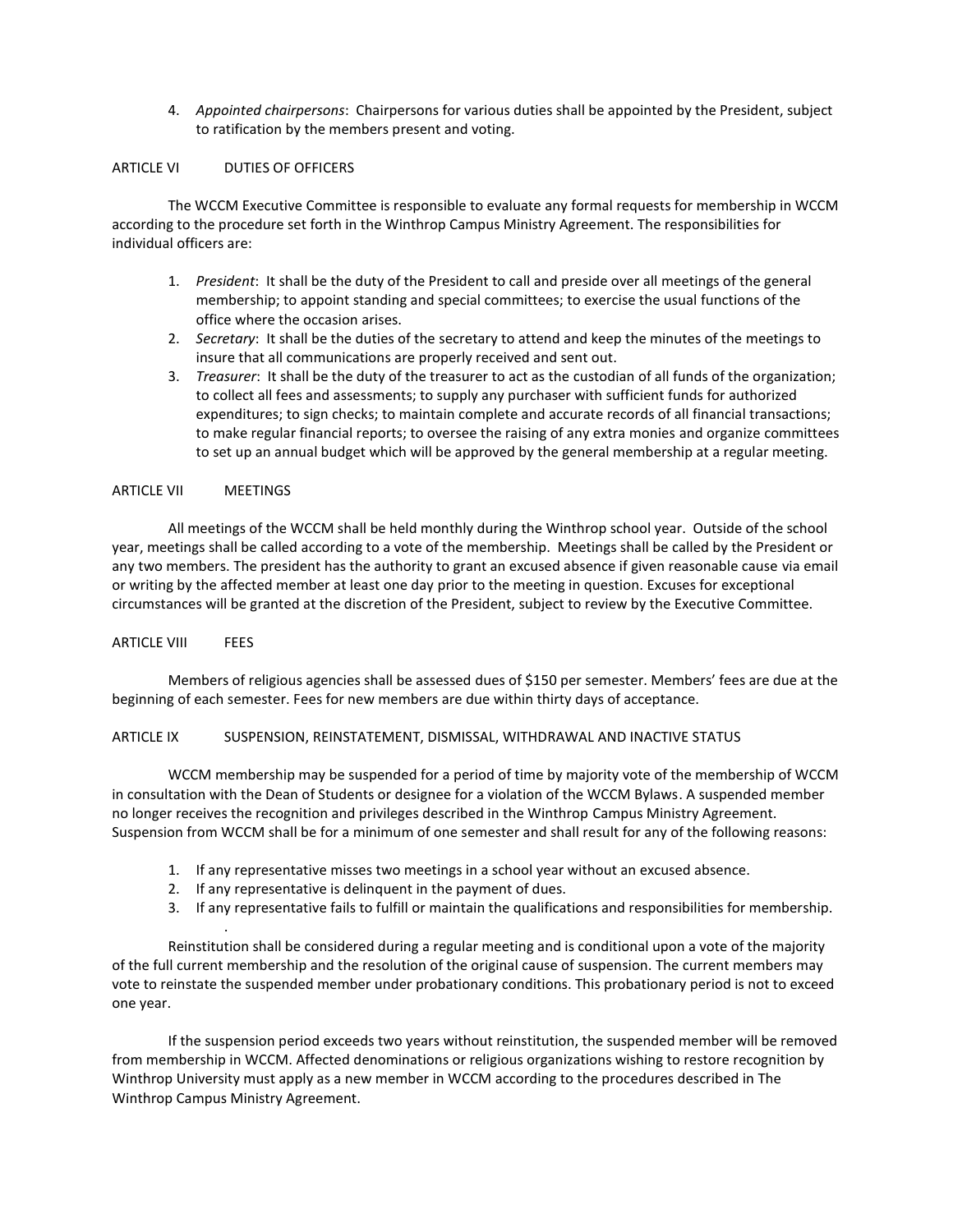Members may request withdrawal from WCCM membership in writing for review by the Executive Committee and in consultation with Winthrop University. If the request for withdrawal is granted, all recognition and privileges of membership are revoked. Affected denominations or religious organizations wishing to restore recognition by Winthrop University may not apply for membership in WCCM for two years after withdrawing. After this two year period, the organization must apply as a new member in WCCM according to the procedures described in The Winthrop Campus Ministry Agreement.

In the event of the loss of a campus minister or another unforeseen difficulty, a member organization may apply for inactive membership status. This request must be presented in writing to the President and executive committee. Upon receiving the request, the body of WCCM will vote on moving a member organization to inactive membership status. This status should be for no more than the period of two years from the time of request. During the inactive status, the organization will be responsible for paying \$50 in dues each semester, but will not be responsible for sending a representative to monthly meetings or events. An update should be sent to the executive committee at the beginning of each semester on the status of membership. If the inactive member does not meet the membership requirements at the end of the two year inactive period, they will be removed from membership of WCCM. Affected denominations or religious organizations wishing to restore recognition by Winthrop University must apply as a new member in WCCM according to the procedures described in the Winthrop Campus Ministry Agreement.

In the case of the loss of a campus minister, a member organization may appoint a designated interim leader. This interim leader will not be expected to meet all of the qualifications of an official campus minister but is expected to attend monthly meetings and participate in WCCM events. Any group designating an interim leader will not be placed as an inactive member. This interim period should be for no more than the period of two years from the time of appointment. If the member group does not meet the membership requirements at the end of the two year period, they will be removed from membership of WCCM. Affected denominations or religious organizations wishing to restore recognition by Winthrop University must apply as a new member in WCCM according to the procedures described in the Winthrop Campus Ministry Agreement.

#### ARTICLE X DISPOSITION OF FUNDS

- 1. *Depositary*: Funds for the program shall be deposited in a commercial account at a local bank and drawn upon by the Treasurer to pay all authorized expenditures.
- 2. *Signatory*: The treasurer shall sign all checks.
- 3. *Change of Signatory*: The outgoing Treasurer shall have the signature on the bank account changed to the incoming officer before retiring from office.
- 4. *Emergency Signatory*: At least one member of the Executive Committee shall be added as a signatory so that the bank account may be accessed in case the Treasurer is incapacitated.

# ARTICLE XI NOMINATIONS AND ELECTIONS

- 1. *Nominations*: Nominations shall be from the floor.
- 2. *Elections*: Voting shall be acclamation unless a secret ballot is requested by any member. Candidates receiving the majority vote of the membership present shall be deemed elected and shall take office following the election. In this vote and all others, there shall be one vote per organization or denomination.

#### ARTICLE XII DISSOLUTION

Dissolution of this organization and disposition of its equipment, properties and money, after payment of, or adequately providing for the debts and obligations of the organization may not be ordered by any officer